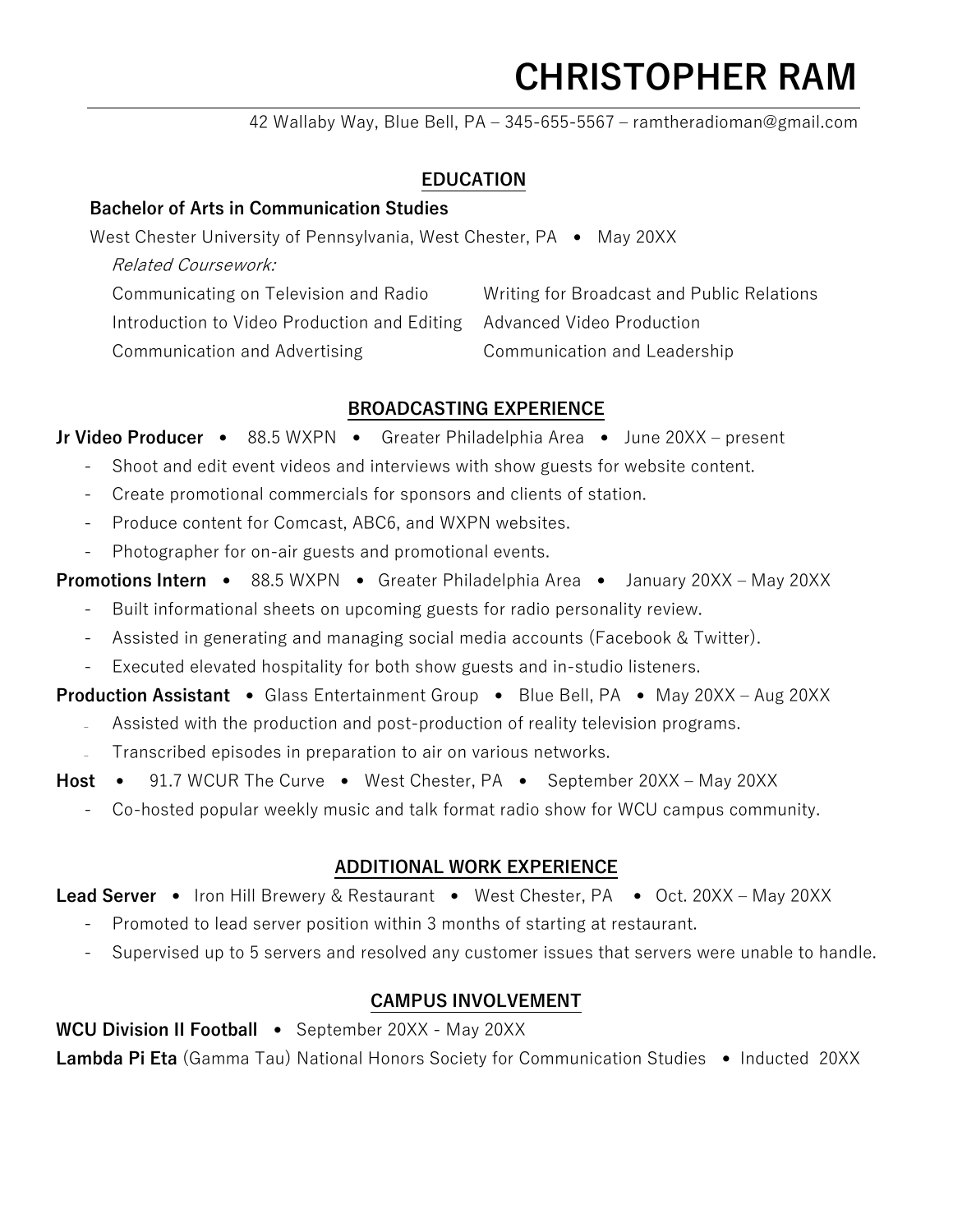# Sarah G. Blogger | 4545 Lloyd Lane • Norristown, PA 18888

### EDUCATION

West Chester University, West Chester, PA Bachelor of Science in Professional Studies - May 20XX Minors:

- **Business and Technical Writing**
- Heath Sciences

### RELATED EXPERIENCE

Intern: Social Media & Marketing - Digital Marketing Agency: Plymouth Meeting, PA - May 20XX to present

- Work with the marketing team on day-to-day social media management for multiple clients/partners
- Complete market research which includes identifying and engaging with key influencers
- **Monitor social media presence and complete daily social media outreach**
- Develop promotional social media campaigns to engage users and build followers
- **Communicate information to our management team**
- **Research and assist with developing marketing material**

Owner, Myownfoodsite.com | @myownfoodtwitter : Remote – March 20XX to present

- Develop weekly content for personal website dedicated to healthy eating
- Post a minimum of 15 tweets per week generating an average of 50 weekly retweets
- Grew Twitter followers by 27% in the first 4 months of creating account

Intern: Media Relations, foodbloggersunite.org Remote – January 20XX to June 20XX

- Monitored and posted on blogs, forums, and social networks
- Performed online outreach and promotion using Facebook, Instagram, and Twitter
- **•** Optimized disorganized website and create first social media accounts

### ADDITIONAL WORK EXPERIENCE

Cashier, Healthy Eating Ambassador - Whole Foods Market: Plymouth Meeting, PA – Oct 20XX to present

- Assisted the Healthy Eating Specialist in store events and projects
- **Provided excellent customer service; participated in quarterly store inventories**

Child Care Provider, Private Family: Summer 20XX – 20XX

- Supervised three children ages 5, 7, and 9
- **•** Developed daily engaging activities

### KEY SKILLS

- Experienced in social media platforms such as Facebook, Twitter, Instagram, Google+, Instagram, Pinterest, and YouTube
- Intermediate ability with Adobe Creative Suite
- Comfortable working with a team and independently in a fast-paced environment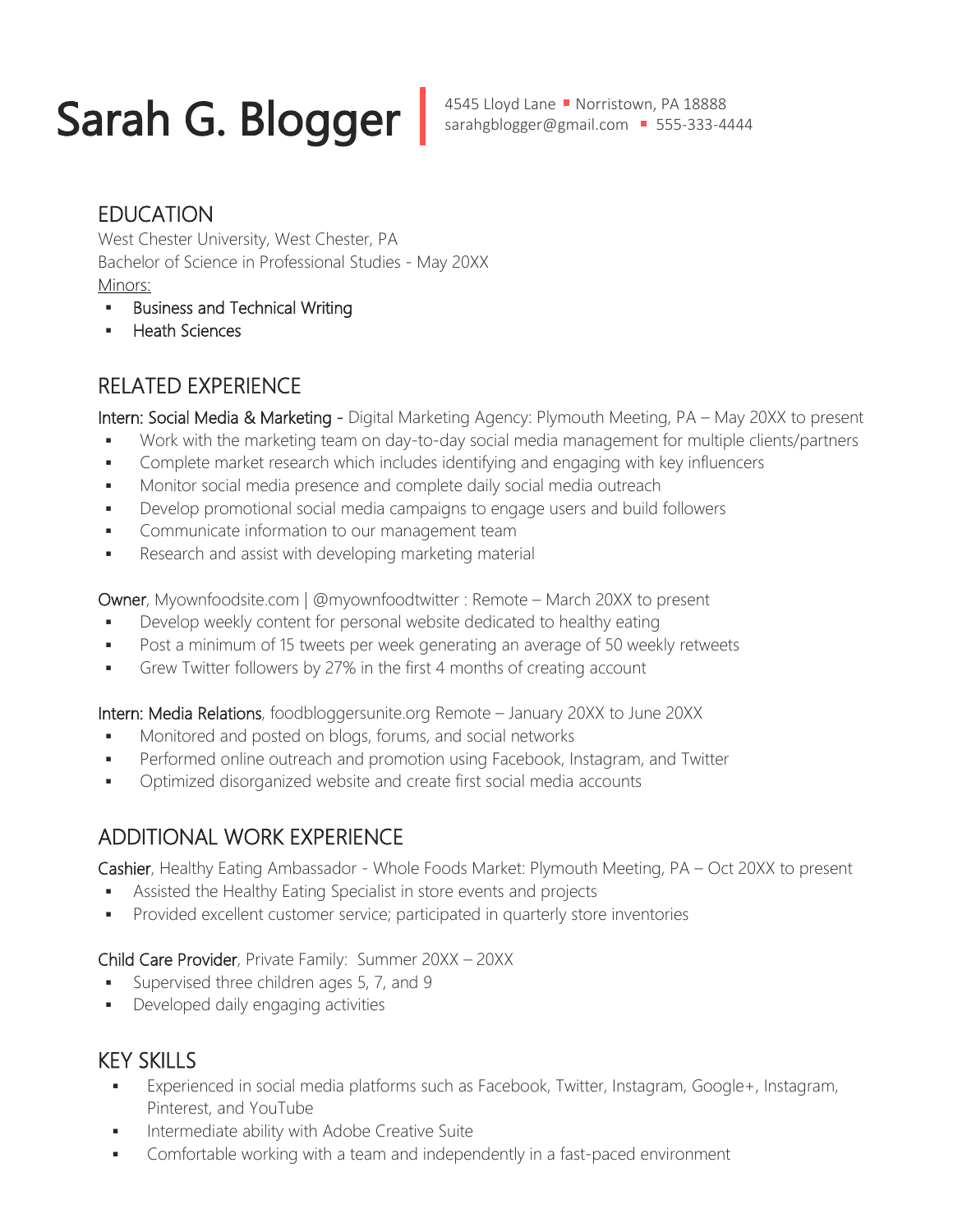km56843@wcupa.edu 555-666-7777 linkedin.com/kmarketer

# Kelly Media

### **EDUCATION**

West Chester University of Pennsylvania, May 20XX • West Chester, PA **Bachelor of Arts in Media & Culture, Minor in Creative Writing**

- GPA: 3.8
- Dean's List: Six consecutive semesters

### **SUMMARY OF CORE STRENGTHS**

Event Planning/Coordination • Client and Vendor Relations • Location/Site Selection • Referral Generation On-Site Management • Quality Assurance/Control • Post-Program Review/Assessment

### **PUBLIC RELATIONS/EVENT PLANNING EXPERIENCE**

**PR/Special Events Intern**, The Peggy Siegal Company • New York, NY • June 20XX - present

- Assisting senior staff in the planning and orchestrating of events including: film premieres, screenings, cocktail parties, and media luncheons
- Working all company events helping escort talent on red carpets and/or checking in guests
- Providing administrative support and maintain large database of client information
- Supporting account executives, publicity coordinator, and assistants with day-to-day tasks and various ongoing projects
- Answering telephones in a courteous and timely manner; handle messages and follow up with clients

**Volunteer**, Cradles to Crayons • Conshohocken, PA • April 20XX - present

- Maintain and update database of volunteers, events, and donors.
- Coordinate ticket sales and tracked attendees.
- Plan event advertising, including media outlets, graphics, and communications.
- Keep simultaneous projects on schedule.

**Orientation Leader,** West Chester University • West Chester, PA • Sept 20XX - May 20XX

- Coordinated and facilitate an orientation group's involvement with the community's broader welcoming, including parent/family participation.
- Assisted in the planning and implementation of Welcome Week: help students move in, direct traffic, plan events, set up and clean up events,
- Served as an academic and social resource to new students throughout the academic year by answering questions, leading small groups and helping acclimate new students to college life

### **CAMPUS LEADERSHIP**

Pi Kappa Phi, Inducted Sept 20XX

• Public Relations Chair (20XX - present)

NCAA Men's Division II Soccer Team

• Captain, 20XX – 20XX seasons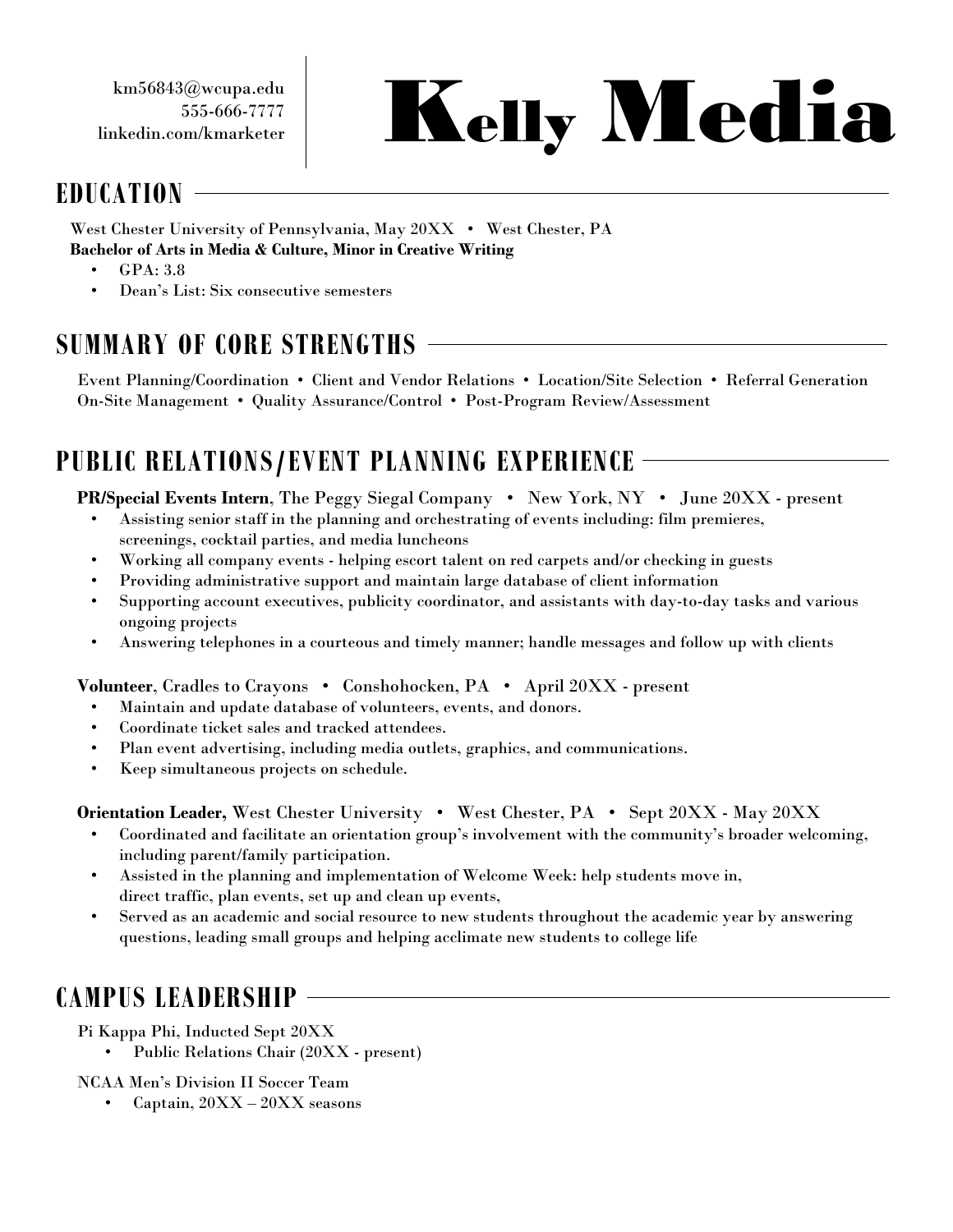### **Devante Marketer**

 **dm1153@wcupa.edu (610) 555-1111 linkedin.com/devantemarketer**

### **EDUCATION**

West Chester University of Pennsylvania, May 20XX • West Chester, PA **Bachelor of Science in Marketing** • **AACSB Accredited program**

- $\cdot$  GPA: 3.7
- Dean's List: Fall 20XX & Spring 20XX

### **EXPERIENCE**

**Store & Social Media Intern**, The Cookie Company • West Chester, PA • May 20XX - present

- Assistthe manager with front window displays, creating a welcoming store front
- Provide support during parties and catered events, ensuring that orders are accurate and delivered on time
- Post content and photos to the store's social media accounts, resulting in an increase in followers
- Answer telephones in a courteous and timely manner; handle messages and follow up with customers<br>• Create and coordinate social media contests to enhance engagement between customers and the store
- Create and coordinate social media contests to enhance engagement between customers and the store's Instagram account

### **Orientation Leader,** West Chester University • West Chester, PA • September 20XX - May 20XX

- Coordinated and facilitated an orientation group's involvement with the community's broader welcoming, including parent/family participation
- Assisted in the planning and implementation of Welcome Week, helping students move in, directing traffic, planning events, setting up and cleaning up events,
- Served as an academic and social resource to new students throughout the academic year by answering questions, leading small groups and helping acclimate new students to college life

**Volunteer**, Cradles to Crayons • Conshohocken, PA • June - August 20XX

- Maintained and updated database of volunteers, events, and donors
- Organized donations to determine which items could be distributed to children in need
- Filled orders for families, ensuring each request was fulfilled and accurate
- Created flyers to advertise the annual fundraising event

### **CAMPUS LEADERSHIP & INVOLVEMENT**

American Marketing Association, 20XX-present

• Event Chair, 2019-present

NCAA Men's Division II Soccer Team, 20XX-present

• Captain, 2019-present

Pi Kappa Phi, Inducted September 20XX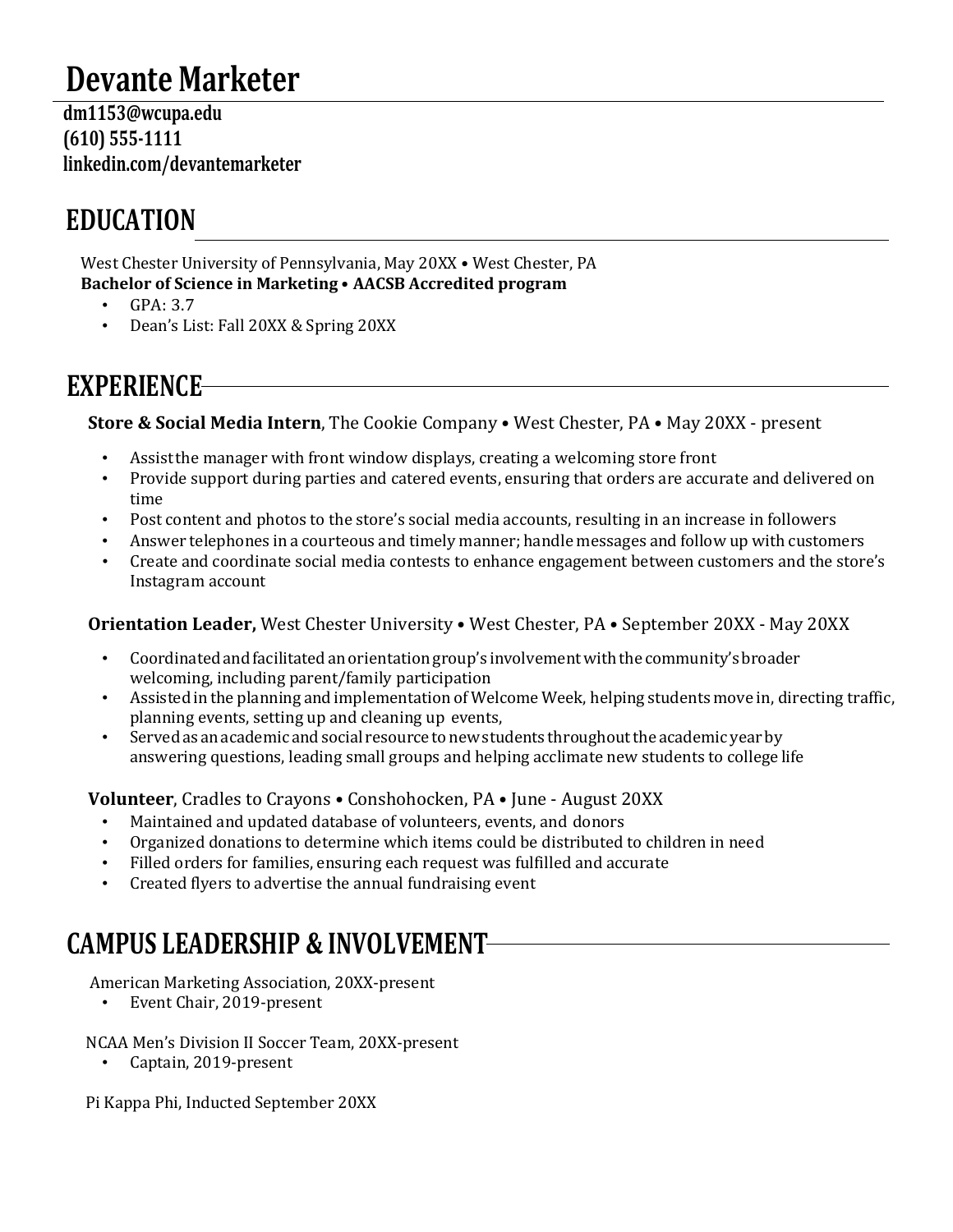### **Max Chesterfield**

18 W. Market Street, West Chester, PA 19382 ● 610-455-1411 ● mc12345 @wcupa.edu

### **SUMMARY OF QUALIFICATIONS**

- Exceptional leader with talent selling design, quality, service and value over price.
- Proven revenue generator in all market conditions.
- Experience with Microsoft Word, PowerPoint, Excel and Outlook.
- Adept at business to business sales and negotiations with decision makers at many levels.
- Outstanding relationship building, training, and presentation skills.
- Knowledge of PC and Mac systems.

### **CORE COMPETENCIES**

| <b>Strategic Planning</b> | Client Needs Assessment  | Client Relationship Management |
|---------------------------|--------------------------|--------------------------------|
| Forecasting               | Profit & Loss Management | Negotiation                    |

#### **PROFESSIONAL EXPERIENCE**

#### **Robert's One on One, Malvern, PA**

*Personal Trainer, Nutritionist, and Head Boxing Coach, March 20XX – Present*

- Inspired, created, and executed MAXXED OUT, a group fitness class for advanced athletes.
- Assess the needs and capabilities of individuals through fitness assessment procedures.
- Develop individual exercise programs for individuals based on age and fitness levels.
- Assure all exercises are done with proper form and technique to maximize results.
- Motivate clients to work to his/her maximum and safe potential for the entire workout.
- Assess dietary schedules and implement programs for weight loss and/or muscle gain.

#### **MVP Sports Lounge, West Goshen, PA**

*Bartender, July 20XX – July 20XX*

- Able to quickly and confidently communicate with guests to establish their needs.
- Work swiftly and efficiently while meeting the highest standards of presentation and attention to detail.
- Strong knowledge of bar products and familiar with product offerings (i.e. the menu, beverages on tap, wine list, etc.)

### **West Bradford Elementary, Downingtown, PA & Fugett Middle School, West Chester, PA**

*Student Teacher, Spring 20XX*

- Worked collaboratively with other teachers and professionals to create effective lessons that met the learning needs and abilities of all students.
- Developed innovative curriculum to instruct individual students, small groups, and 70+ students.
- Organized time, space, and resources to balance heavy workload and stringent deadlines.

### **EDUCATION**

### **West Chester University of Pennsylvania, West Chester, PA**

*Bachelor of Science in Health and Physical Education, December 20XX*

*Minors: Coaching and Health Sciences*

• GPA: 3.754, Magna Cum Laude

*Involvements:* 

- Phi Epsilon Kappa Honors Fraternity**, President**
- Orientation Leader, 20XX-20XX